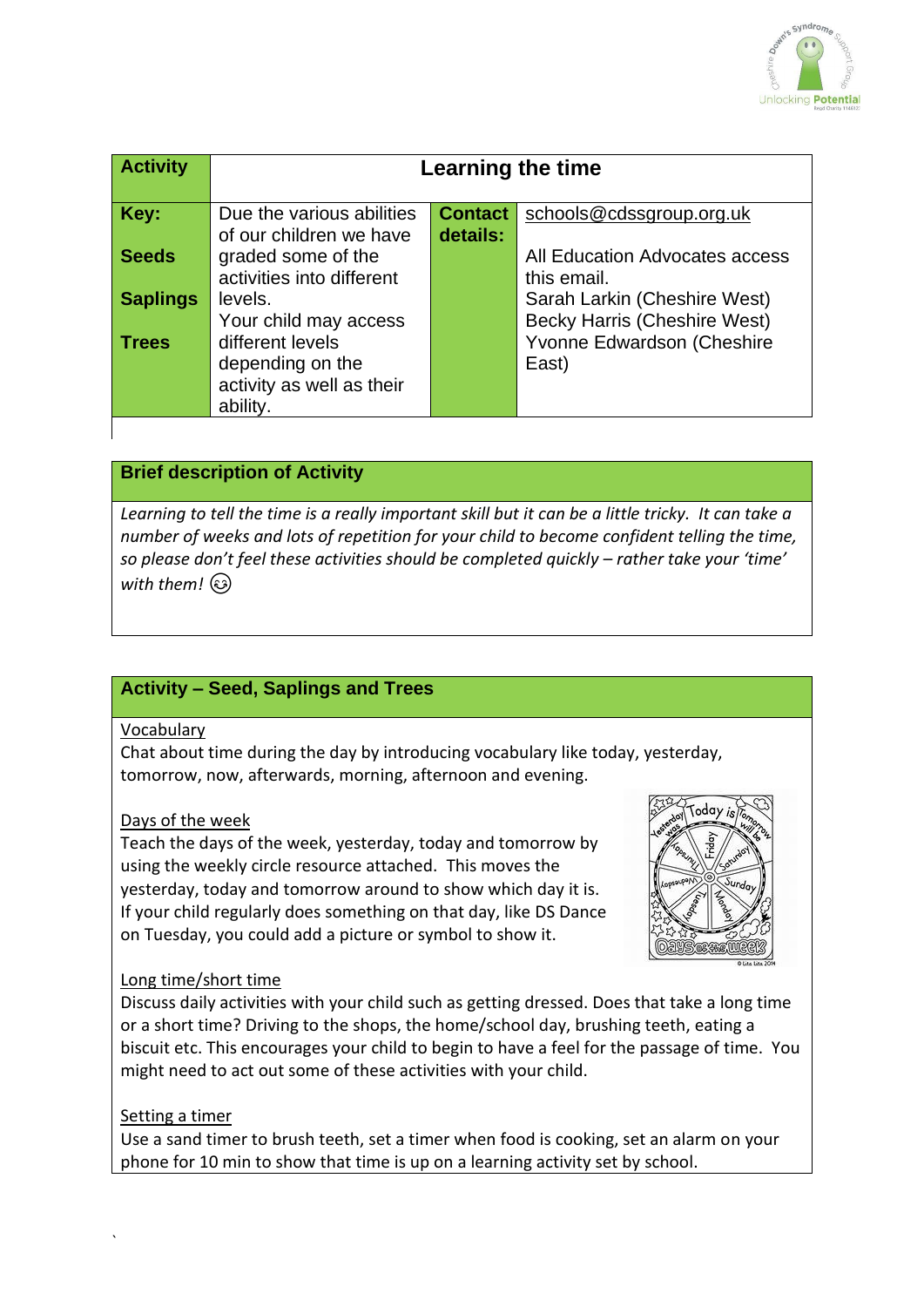

## Time for

Begin to draw your child's attention to the time by just talking about it. For example, "It's 5 o'clock now so time for your dinner" "It's 8 o'clock so time for bed".

## Put a clock in your child's bedroom

Encourage your child's awareness of clocks by placing one in their bedroom and noticing with them what time they get up/go to bed etc.

# **Activity – Saplings**

# Ask your child for help

Ask your child to help you by letting you know when it is a certain time e.g. can they let you know when it is 1 o'clock because that is lunch time, can they let you know when it is 5.30 because there is a TV programme on that you would like to watch etc? Keep reminding your child that they are looking out for a certain time. To help them further, you could write the time down or draw it on a clock face.

## Introducing clock hands

Introduce the clocks hands to your child. Tell them that they are called the minute hand and the hour hand to avoid confusion (the 'big' hand counts the small unit of time – minutes, and the 'small' hand counts the big unit of time – hours)

### O'clock

Using a real clock with the front removed (if possible) or a toy clock/one you have made, explain that when the minute hand is pointing to the number 12 we say that it is o'clock. Show how to write o'clock. Explain that we say whatever number the hour hand is pointing to then o'clock when the minute hand points to 12. Go through each hour on the clock, moving the hour hand as you go and tell your child what time it is  $-1$  o'clock, 2 o'clock, 3 o'clock etc. Let your child practice moving the hour hand and tell them what time it is with each move. If you have Clicker sentences this has a document on time that you can use.



### Introducing digital time

In life we use a digital time for things like timetables to catch the bus so reading the time with digital is very important. Once your child is

confident with o'clock, explain that there is another way that you can write down o'clock and show them a digital clock if you have one / write down an example of digital time. Explain that we say it just the same, but can write it down as 1:00 or 2:00 etc but it means the same thing. Write down all the o'clocks in digital format again on pieces of card and tell your child the name of each one. Place them face down on a table and demonstrate choosing cards and saying the time on each one as you pick it. Put all the cards face down again and this time take turns picking cards and telling each other the time. Move the analogue clock hands to match each of the digital time cards you have picked and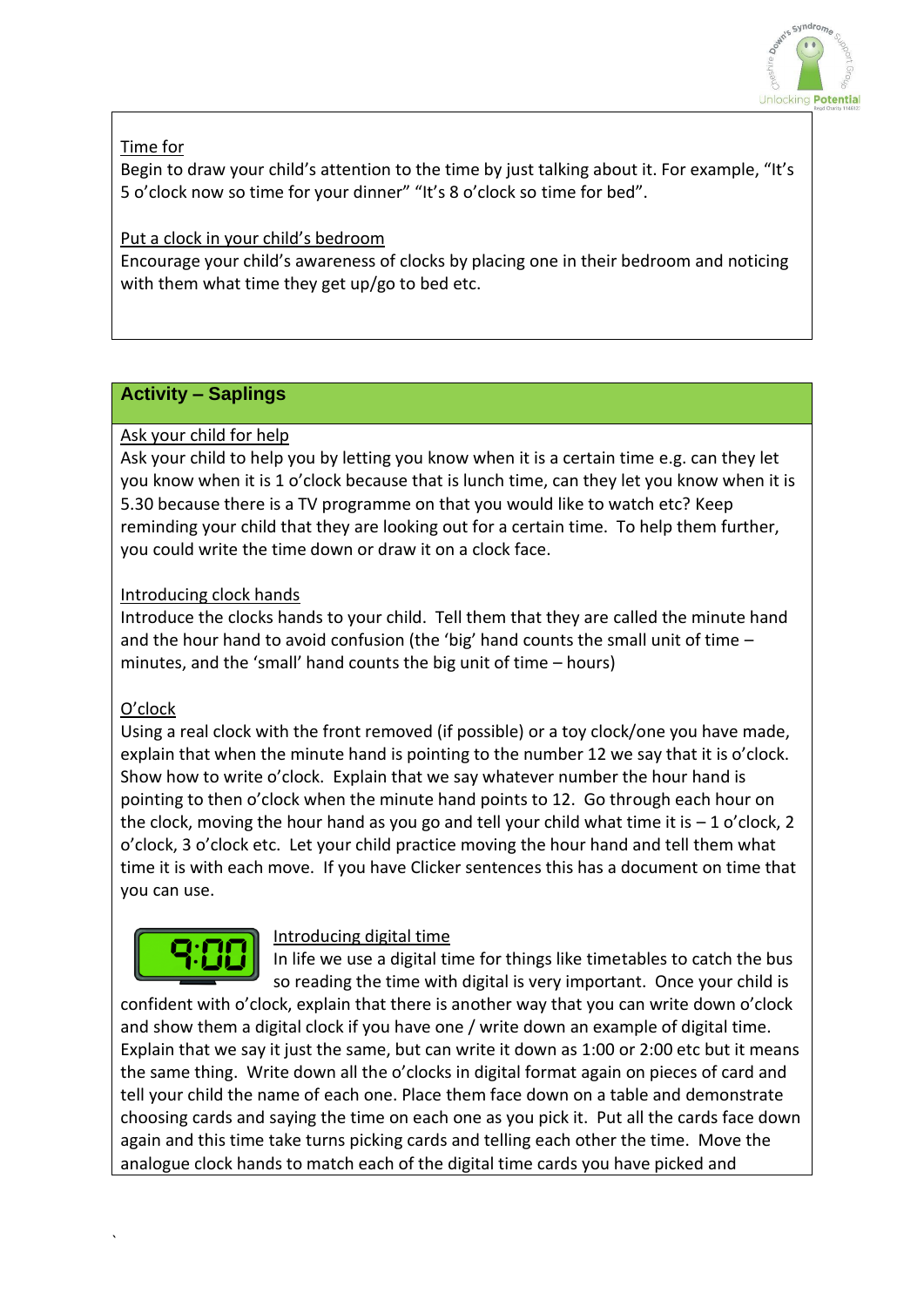

emphasise that they mean the same thing. Show your child examples of where we see digital clocks e.g. on our mobile phones.

## Half past

Show your child that when the minute hand is pointing to 6 on the analogue clock we say it is "half past" (half way around the clock face) and show your child how we write this down. Go through all the numbers on the clock as you did for o'clock and say the time with your child "Half past 1" "Half past two" etc.

Repeat all the activities for half past that you did for o'clock.

## **Activity –Trees**

#### Counting

Encourage your child to practice counting to 12, to 30 and to 60 in whatever way they enjoy doing it. Can they recognise the numerals? You can use Numicon to support you if you wish.

### Counting in 5s / 5 x table

Teach how to count in 5s using songs, dances or online games. Teach the 5 times table, first up to 30 then up to 60. [www.topmarks.co.uk](about:blank) has a good online game called Hit the Button to help learn times tables. [https://www.topmarks.co.uk/time/teaching-clock](about:blank)



### Matching the cards

Play a game with your child using both sets of o'clock cards, digital and analogue. Lay out a choice of 4 at a time to begin with (2 digital and 2 analogue) and help your child to pick one to turn over and see if they can find the matching one. As your child gets better at the activity place more cards down together.

Using the analogy clock to show digital time

Digital analogue clock:



`

Stick with digital time on an analogy clock as it's language is much easier, especially for approaching the hour so 7.35, or 7.55, so they don't need the language of what it is to the hour and the concept of taking away.